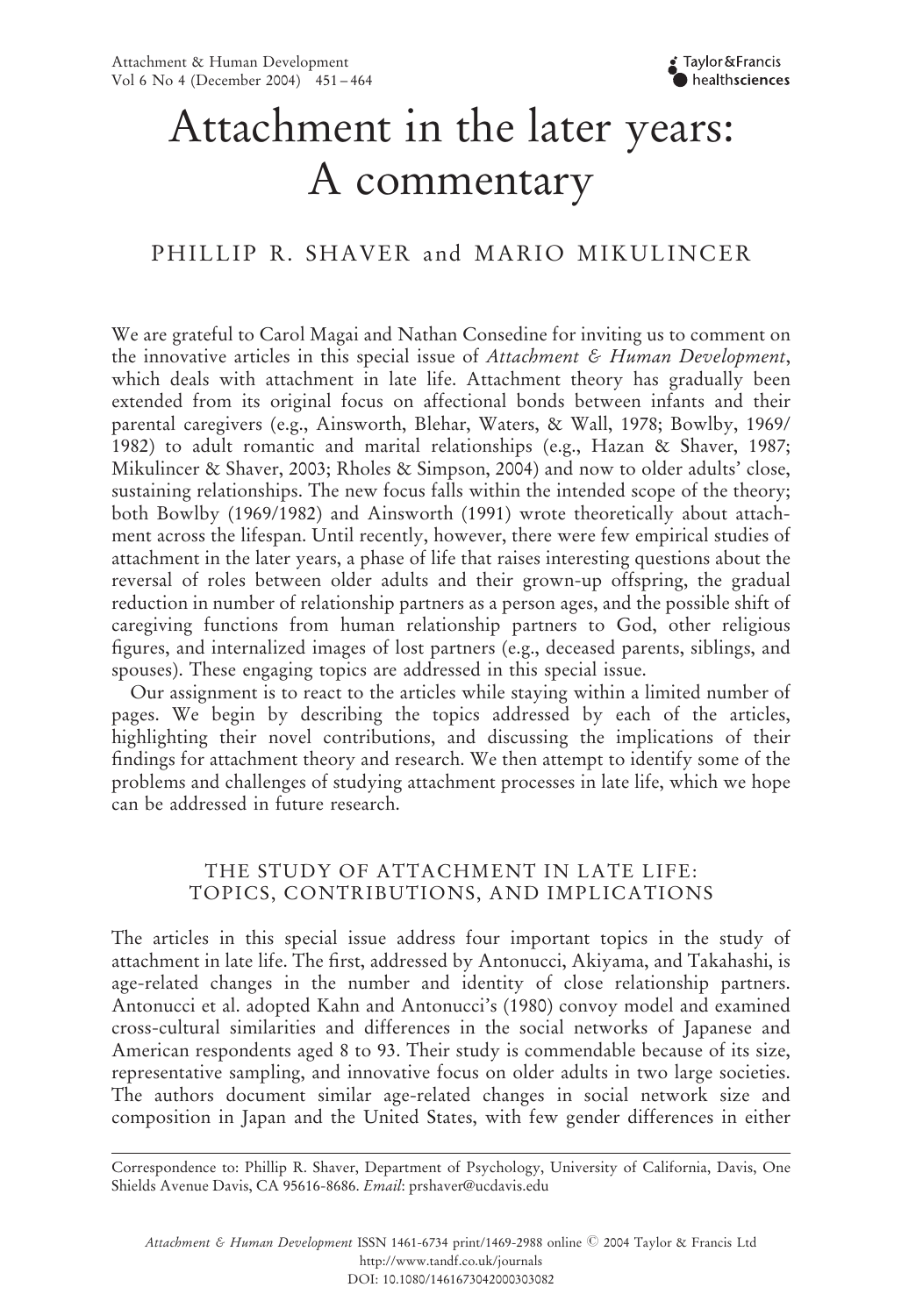country. The overall uniformity of the results suggests that important generalizations can be made about age-related changes in people's social networks, and to some extent about changes across the lifespan in what Bowlby (1969/1982) called a person's ''hierarchy of attachment figures.'' The term ''hierarchy'' refers to a priority list, with some attachment figures being preferable to others when protection and support are needed, but with all of them being preferable to people who are not on the list at all.

We conclude from Antonucci et al.'s study that a typical person's hierarchy of attachment figures includes 10 or fewer individuals at all points in the lifespan, and that some figures remain on a person's list for years while others enter and leave the hierarchy depending on age, life stage, and normative life tasks. Data indicating that older adults' social networks shrink with age (e.g., Carstensen, 1992), a fact once thought to imply that an aging adult withdraws from the social world and declines physically and psychologically as death approaches, do not seem so ominous when we realize that a solid core of attachment figures is usually retained. Older adults may drop out of large, casual social networks, no longer have friends in a workplace, and become less involved in community groups, but this doesn't mean that their core attachment relationships evaporate or become unimportant – far from it.

It's interesting to learn that an older adult's attachment hierarchy often includes both a spouse (if the spouse is alive) and close relatives (e.g., siblings, children). This finding suggests that attachment figures are often part of a kinship network from birth to death, a discovery that fits well with evolutionary (''inclusive fitness'') approaches to relationship psychology. Tancredy (2004) recently explored this idea in a study of sibling relationships and found that strong and lasting attachment is particularly likely between identical twins, who share 100% of their genes. Twins' reliance on their siblings as attachment figures actually increases as they get older, whereas non-twins typically exhibit decreased reliance on their non-twin siblings as they age. Even in modern industrialized societies, where considerable geographical and social mobility are possible, people still end up relying on close relatives for important attachment functions.

The second important topic addressed in this special issue is the possibility that adults, as they age, increasingly seek support and comfort from symbolic and religious figures (e.g., God, Jesus Christ). This topic is addressed by Cicirelli, who had already earned our considerable admiration for extending attachment research into late adulthood in investigations of the ways in which adult children often find themselves serving as attachment figures for their parents (see Cicirelli, 1993, 1995, for examples). In his article here, Cicirelli once again takes the lead by studying attachment to God in late life. He derives, from extensive face-to-face interviews, a score indicating what he calls ''strength of attachment to God,'' and finds that women, African Americans, Christian fundamentalists, older adults with intense fear of death, those who have lost important attachment figures, and those who are younger within the 70 – 100 age range, tend to score high on this scale. Cicirelli's courage in tackling this intriguing topic is commendable and provides a good springboard for further research. His findings indicate that people of all ages, but especially older adults, can rely on symbolic figures to serve attachment functions. These results fit well with research and casual observations suggesting that some married adults who suffer the death of a spouse continue to experience the spouse's symbolic presence and consult mentally with the spouse about important life decisions (e.g., Klass, Silverman, & Nickman, 1996). Obviously, many people of all ages, in all cultures, experience themselves as interacting with gods, angels, saints, and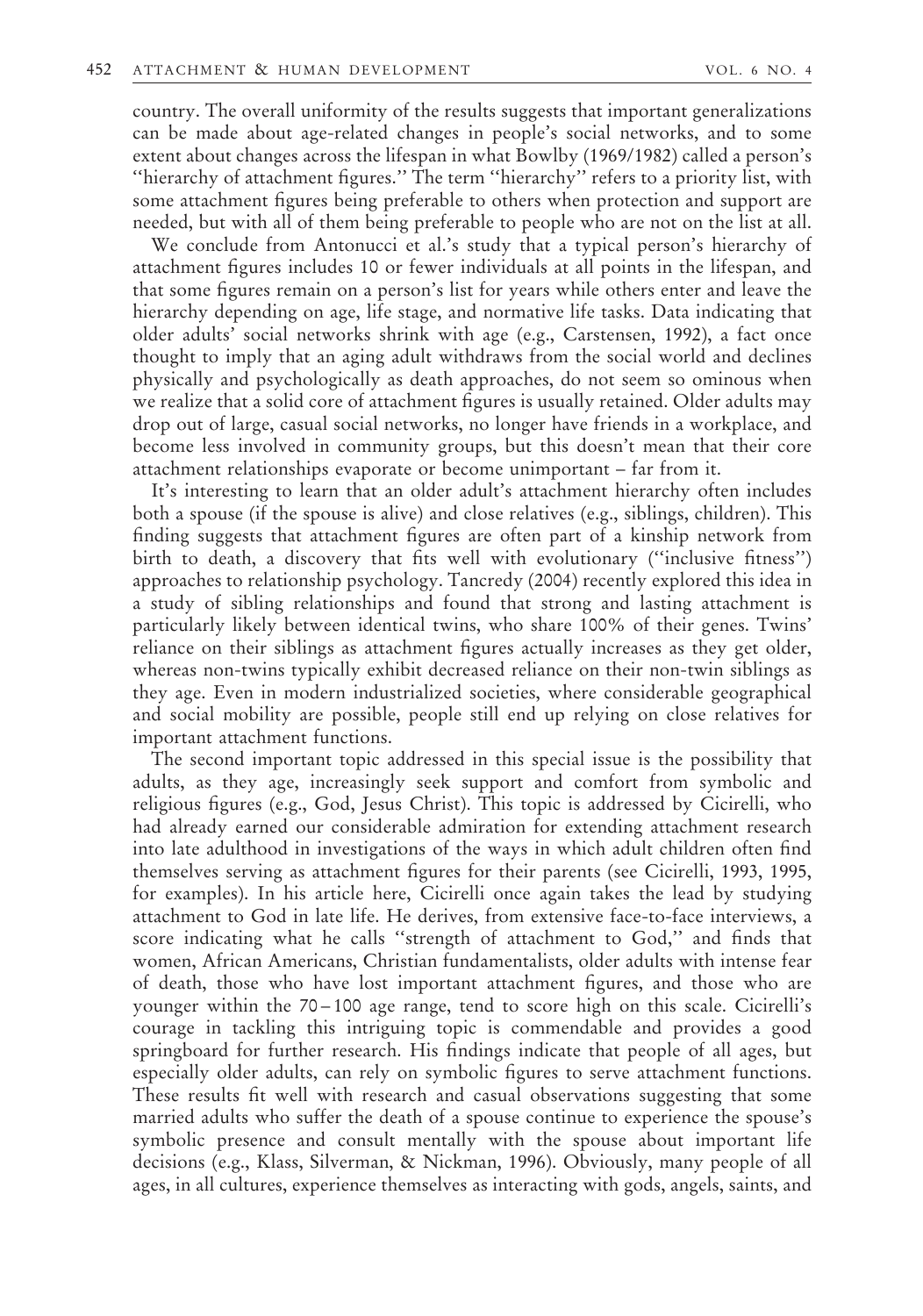dead ancestors (e.g., Fraley & Shaver, 1999; Kirkpatrick, 1999). This is a matter worthy of deep psychological investigation.

We (Mikulincer & Shaver, 2004) have conducted experiments examining the symbolic ''internalization'' of attachment figures, with results supporting the theoretical prediction that these symbolic residues of attachment figures and relationships are an important part of people's social support systems. When using the WHOTO scale (Fraley & Davis, 1997; Hazan & Zeifman, 1994) in the United States and Israel (the two countries where we reside) to identify a person's attachment figures, it is not unusual to find God or Jesus high on people's lists. In some Asian societies, and perhaps even among older adults in Western societies, deceased relatives might also appear on the list. More research is needed on this pillar of psychological support systems, which may be especially important for older adults, assuming many of them have a relatively high ratio of symbolic and internalized to real (i.e., living, human) attachment figures.

A third important topic, addressed by two of the articles in this special issue (Magai, Consendine, Gillespie, O'Neam, & Vilker; Zhang & Labouvie-Vief), is the association between attachment and emotion regulation in late life. Magai et al. assessed alternative structural equation models linking younger and older adults' memories of their childhood socialization experiences (rewarding vs. punitive) with their current adult attachment style and emotion traits. They found significant associations among the three kinds of variables, and in particular found both direct effects of parental socialization practices on emotion traits and partial mediation of these effects by attachment style. They concluded that ''attachment styles did not completely mediate the relation between internal working models of early emotion socialization and adult emotional traits'' (p.405).

Magai et al.'s conclusions fit with the way most attachment researchers in the fields of personality and social psychology view the organization of attachment working models and the associations between attachment, emotion, and emotion regulation. (See Shaver & Mikulincer, 2002, 2004, for discussions of the two major research perspectives on adult attachment, one being clinical and developmental, the other being closely connected to research on personality and social processes.) The general or global attachment style assessed with simple self-report measures is not viewed as tapping the only working model of attachment possessed by a particular individual. Bowlby (1969/1982) theorized about multiple, even conflicting, attachment working models, and experimental social psychologists have shown empirically that people typically have multiple models of attachment applying to particular relationships or kinds of relationships (e.g., Baldwin et al., 1996). These different models, which can be contextually activated in experimental settings (as shown, for example, by Baldwin et al., 1996, and Mikulincer & Shaver, 2001), have different effects on momentary selfconceptions, defenses, and behaviors. Moreover, a person's global attachment style is viewed as reflecting all important interactions with attachment figures, including figures other than parents, such as very close friends, a spouse, or a therapist. Thus, an adult's global attachment style need not mirror or match his or her attachment orientation with one or both parents, either in the present or in early childhood.

For other reasons as well, attachment style is not likely to be the exclusive mediator of long-term emotional effects of early experiences with parents. Theoretically speaking, attachment style should act as a mediator mainly when the attachment system is activated by threats, at which times the issues of proximity and support become especially salient. In some of our own studies of the mediation by attachment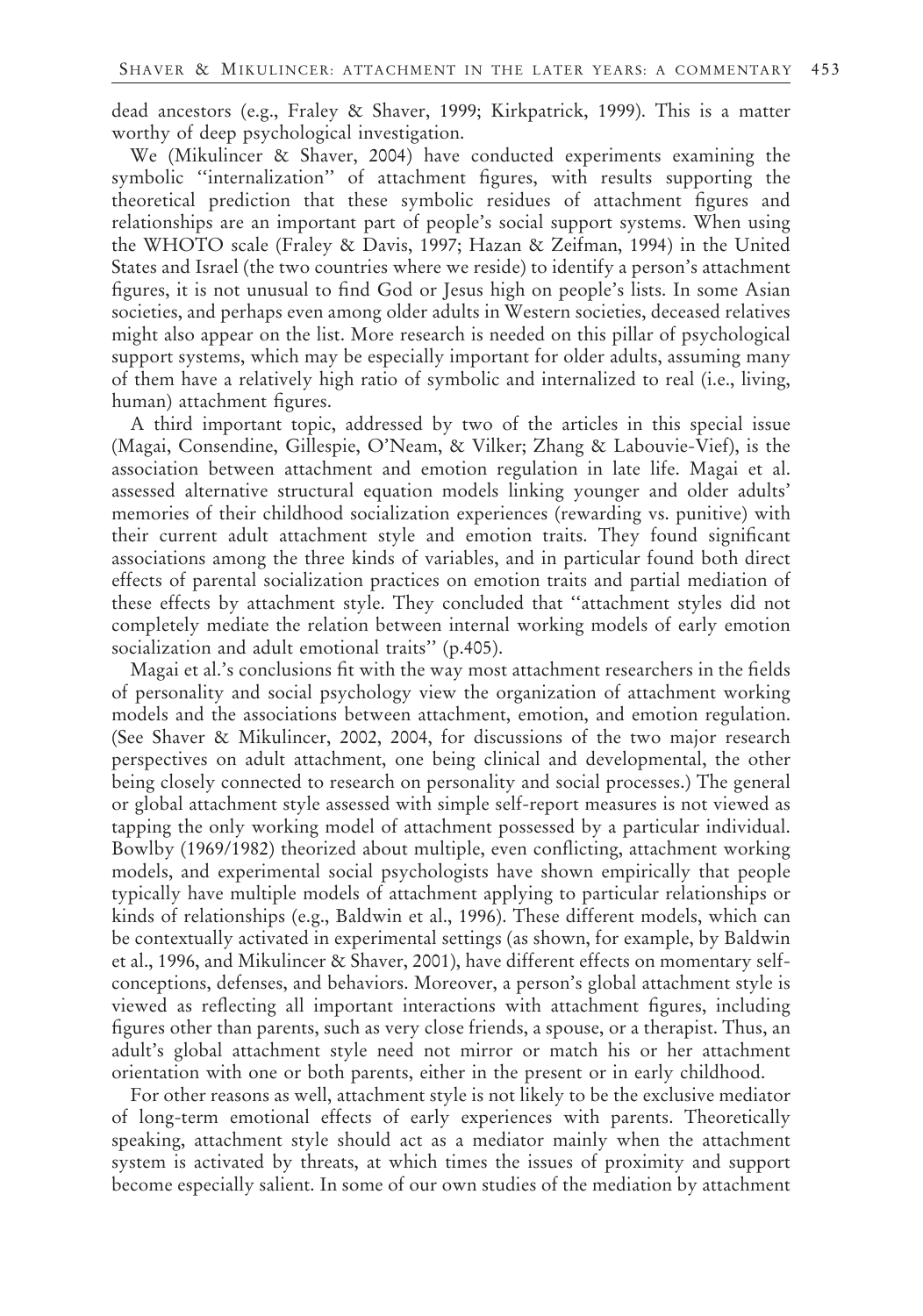working models of the association between external stressors and internal cognitive and emotional responses (e.g., Mikulincer & Shaver, 2004), the mediation is statistically significant in stressful experimental conditions but not in emotionally neutral control conditions. One of our reasons for being interested in attachment theory is that it is not a static trait theory of personality, according to which a particular trait will always be manifested in a particular attitude or behavior. It is a dynamic, person-situation interaction theory, which predicts that attachment styles and working models will be manifested in measurable cognitions, emotions, and behaviors mainly when the attachment system is activated. At such times, evoked emotions are likely to be a complex function of the currently accessible working model and contextual cues concerning actual or imagined partner reactions to one's cries for help.

According to attachment theory, which we sometimes think should have been called ''behavioral systems theory,'' early experiences with parents affect not only the functioning and representational underpinnings of the attachment system, but also other important behavioral systems such as exploration, affiliation, caregiving, and sex. The operation of these behavioral systems may be affected by dispositional and situationally influenced attachment security (as we have shown in several studies; e.g., Gillath, Shaver, & Mikulincer, in press; Schachner & Shaver, 2004), but they may also be more powerfully influenced by parental reactions to other behavioral systems (e.g., rewarding a child for exploration or affiliation, encouraging a child to serve a sibling or friend as an empathic, supportive caregiver). Such experiences may affect the functioning of the various behavioral systems, which in turn can also mediate the effects of these experiences on adult emotionality.

It is also important to consider that basic emotions (such as anger and sadness) do not arise only within the context of attachment relationships. True, Bowlby discussed anger mainly in relation to the ''protest'' exhibited by infants when their attachment figures fail to respond to their needs, but he acknowledged that people become angry for many other reasons, and some of a person's ideas about when anger is appropriate and how it may be expressed come from situations (e.g., Little League baseball games) in which parents are not specifically acting in their roles as attachment figures. Thus, it would be surprising if attachment-related interactions with parents, even if these were perfectly reflected in an adult's attachment style (which we would not expect them to be), were the only kinds of interactions in which parents had an influence on their children's emotions or emotion ideologies.

Relations between attachment and emotion regulation were also addressed by Zhang and Labouvie-Vief, who examined covariation among adult attachment style, coping, and well-being over a six-year period. Their longitudinal study has a number of strengths. Most previous studies of connections between attachment style, coping, and well-being have looked at correlations between these variables at a single point in time. Zhang and Labouvie-Vief examined within-individual changes in these variables and correlations among them over time, which is useful in revealing some of the developmental processes involved. The authors also examined the moderation by age of changes in attachment style and associations between attachment style and other variables. This is noteworthy because there may be times in life when attachment style is especially malleable. Like infancy and adolescence, old age may be such a time when relationships and self-perceptions undergo transformation as a person loses close relationship partners to death and becomes increasingly aware of dependency and mortality.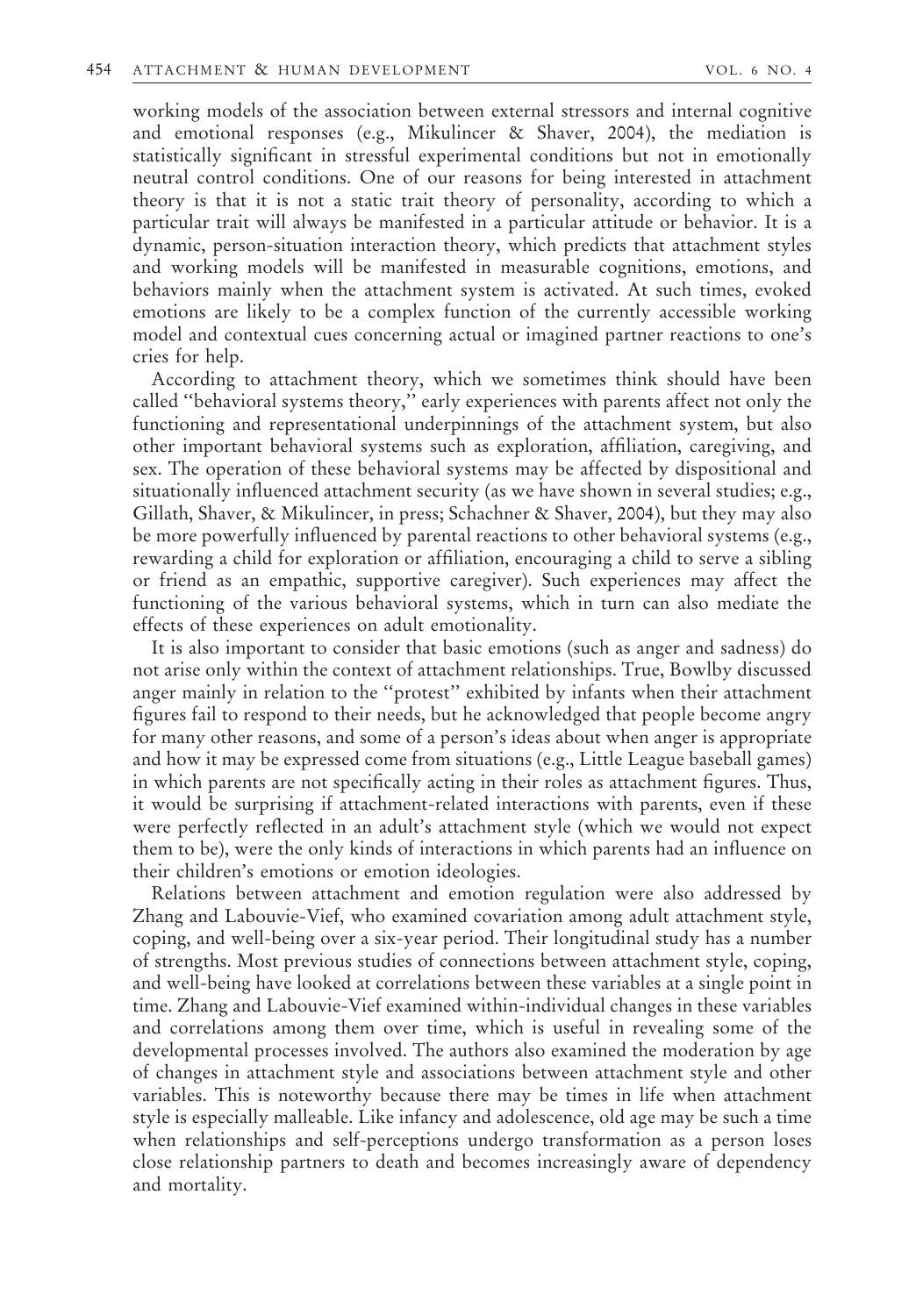Zhang and Labouvie-Vief's study provides important information about the stability of self-reported adult attachment style over time, the effects of age on attachment style, and the association between attachment style and emotion regulation. The findings reveal that, although an adult's attachment style is relatively stable over a 6-year period, there is also considerable fluidity. The study also shows that age is related to self-reported attachment style, with older adults being more secure and dismissing and less preoccupied than younger adults, and that attachment security is related to constructive coping strategies, lower levels of defensive coping, higher levels of self-reported well-being, and lower levels of depression. These findings fit with our own characterization of felt security as a resilience resource that helps a person maintain emotional equanimity without extensive use of defenses (Mikulincer & Shaver, 2003).

Zhang and Labouvie-Vief found the stability estimates for attachment-style measures to be lower than the stability estimates for the ''big five'' personality traits. They interpreted this difference as indicating that the big five traits are personality dispositions, perhaps rooted in genetic temperament, whereas attachment styles are ''constructed out of relationship experiences'' (p.430) and are ''more contextually driven and subjective to dynamic change'' (p.430). This conclusion highlights the dependence of attachment styles on relational and contextual factors, such as the attachment system's current activation level, current attachment figures' responses to cries for help, and the quality of one's relationship with a particular current attachment figure. Despite our tendency to agree, on theoretical grounds, with the authors' conclusions about the relatively greater malleability of attachment style (as compared with temperamentally rooted personality traits), we wonder whether the findings depend to some extent on Zhang and Labouvie-Vief's use of very brief and perhaps less than optimally reliable attachment measures. The relative stability of different constructs cannot be confidently determined unless the constructs being compared are measured equally well.

Zhang and Labouvie-Vief suggest that ''in later life, older people who experience declines in resources may deal with losses of attachment relationships (such as losses of spouses and close friends) and declined self-capacity by defensively placing more emphasis on independence and self-reliance and less emphasis on interdependence'' (p.432). This is how the authors deal with what they believe is a move in old age toward dismissing attachment. They may be right, but these speculations do not explain why there is also an increase with age in secure attachment, which does not necessarily entail ''less emphasis on interdependence.'' We suspect that the best explanation of the findings is an age-related decline in attachment anxiety, which results in higher scores on both the secure and dismissing rating scales. Whether this causes a person to seem more secure or more dismissing depends on the person's score on the avoidance dimension (of the two-dimensional, anxiety-by-avoidance space used in our research).

In this context, it is useful to consider Cicirelli's discussion of the possibility that self-report measures developed to assess attachment styles in the context of romantic relationships are inappropriately worded for older adults, some of whom may choose the ''dismissing'' alternative to indicate their withdrawal from the domain of romance, the irrelevance to them of romance-related anxiety, and so on. Whenever measures of attachment developed for studies of romantic relationships are adapted for use in other relationship domains, it is important to consider how well the original language applies to the new domains.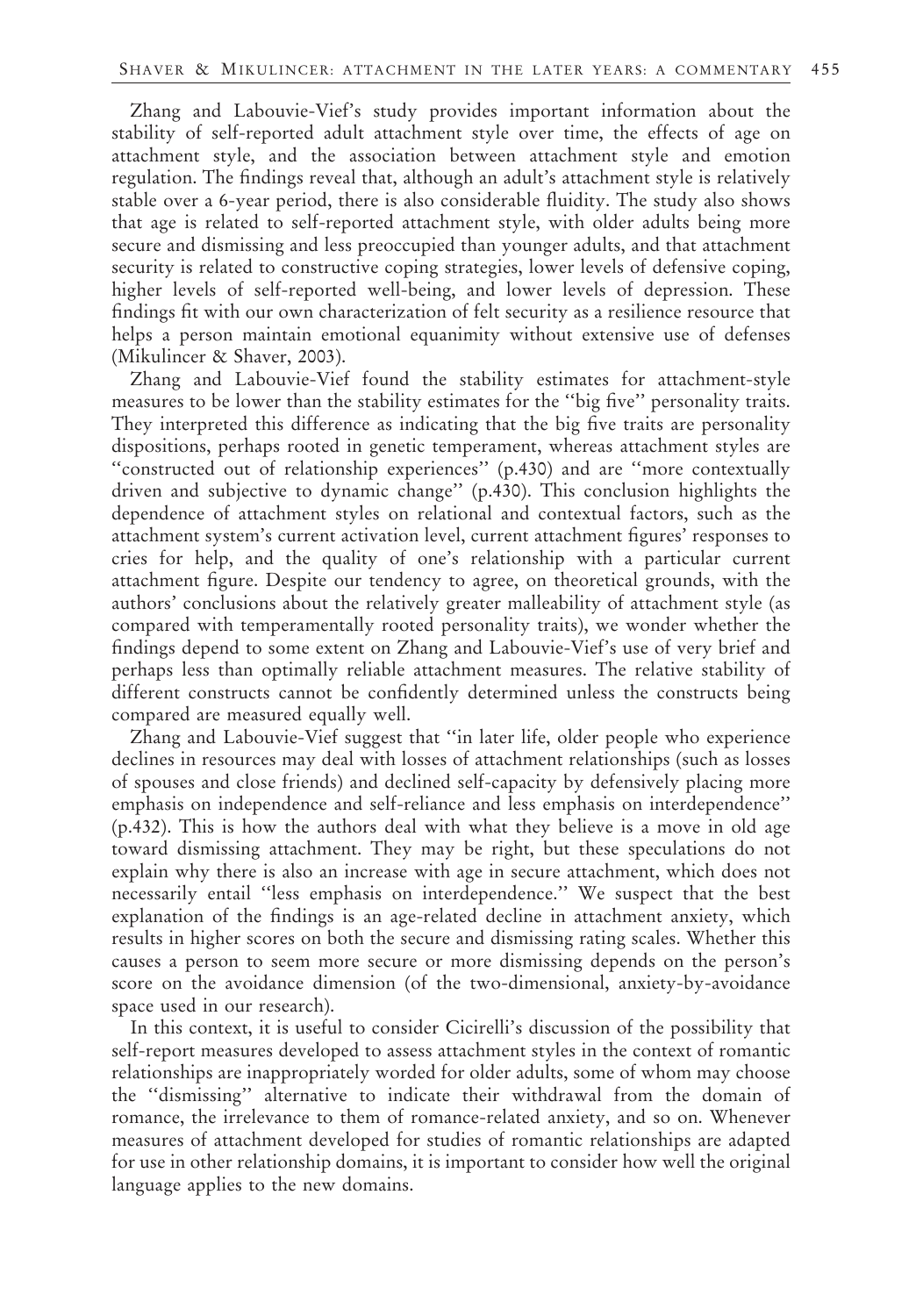A fourth important issue addressed in this special issue is the reversal of roles between older adults and their grown-up offspring. Steele, Phibbs, and Woods conducted an innovative study in which they assessed associations between adult daughters' Adult Attachment Interview (AAI) scores and the behavior of their mentally impaired mothers, who were suffering various degrees of dementia, during a reunion episode following a 45-to-60-minute separation. As the authors explain, this procedure is somewhat like Ainsworth's strange situation procedure for assessing the attachment patterns of 12-to-18-month-old infants, a situation that involves two scripted 3-minute separations followed by reunions between caregiver and infant. Steele et al. found that joyful and ''secure'' behaviors on the part of the older adult mothers, including proximity seeking, contact maintaining, and overall responsiveness, were positively associated with their adult daughters' coherence of mind and coherence of transcript ratings based on the AAI, even after controlling for severity of the mothers' dementia. The study is the first to assess attachment-related variables in this kind of interaction between older adult mothers and their middle-aged daughters using the AAI rather than self-report questionnaires, and the first to code actual reunion behavior in ways that parallel the codes used in Ainsworth's strange situation procedure.

The idea of using a reunion situation to study attachment behavior is laudable, because it follows Bowlby's reasoning that attachment-related processes should be particularly evident during episodes of separation from and reunion with an attachment figure. This idea is especially applicable when a person is undergoing stress and wishes to be near a protective attachment figure. In the situation studied by Steele et al., it seems likely that the older adult mothers were somewhat unnerved by interacting with a stranger while being separated from their daughter. Moreover, since both mother and daughter spent the time discussing family social relations, attachment issues might have been salient for reasons beyond those related to the separation per se.

The same kinds of ideas have been successfully tested in studies of dating and married couples (e.g., Carpenter & Kirkpatrick, 1996; Medway et al., 1995). For example, Medway et al. (1995) used intensive interviews to study separations due to overseas deployment of husbands during war, finding that secure individuals reported more positive emotions and less conflict upon reunion than anxious or avoidant individuals. However, the relationship partners in the published studies of romantic attachment were peers and equals, although one was more distressed than the other because of the situations in which they found themselves. In the Steele et al. study, there was a clearer hierarchical relationship between the young adult daughter (who was serving mainly as a caregiver) and the demented mother (who was dependent on her daughter for protection and care). Still, at one time the roles had presumably been reversed, when the daughter was a child and the now older adult mother was a young adult parent. It's difficult to know how mental representations of the long-time prior roles might interact or conflict with the newer mental representations of the reversed roles. We say this not to be critical of this pioneering study, but with the hope of pointing to an important topic for future research.

It's worth noting that there are a few published studies in which self-report attachment measures completed by parents were used to predict outcomes of interactions with their distressed children (e.g., Edelstein et al., 2004; Goodman, Quas, Batterman-Faunce, Riddlesberger, & Kuhn, 1997). In these studies, children's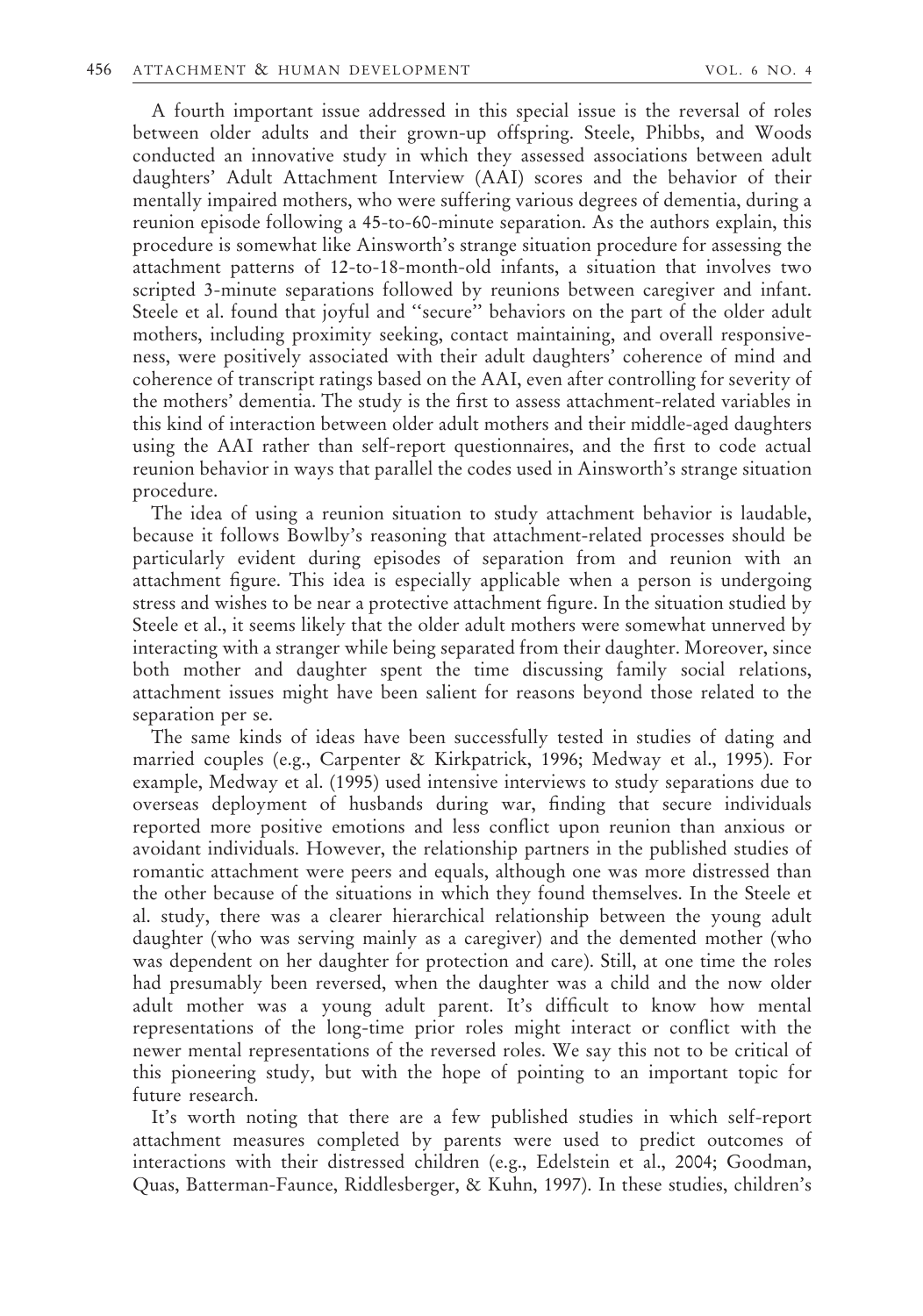cognitive and emotional reactions to distressing situations combined with separation from parents were predictable from the parents' scores on self-report attachment measures. Thus, as in the Steele et al. study, there seems to be an association between a caregiver's attachment style and reactions of the person who is attached to the caregiver following separations and other distress-eliciting experiences.

### PROBLEMS AND CHALLENGES IN THE STUDY OF ATTACHMENT IN LATE LIFE

In this section, we mention some important conceptual and methodological problems and challenges raised by the articles in this special issue. We hope these comments will serve as useful guidelines for future research on attachment in late life. Our caveats and warnings stem from a combined total of 30 years experience with attachment research and from thinking about the stimulating and provocative articles in this special issue. Even when critical, we are aware both of the difficulties inherent in conducting research on adult attachment and of the creativity, energy, and courage demonstrated by the authors of the articles to which we are reacting. They have provided a valuable foundation for future work.

The studies in this issue, as well as much other research, suggest that most people rely for their core sense of security on a fairly small group of attachment figures. Even in advanced industrialized societies, the average person's attachment figures seem to include mostly individuals who are related to the person genetically, or – in the case of a marital partner – someone with whom the person has produced or may produce genetic offspring. This is an interesting fact as we approach a situation in advanced industrial societies where many older adults come from ''broken'' and mixed families, and many come from smaller families than were typical in previous generations. It would be useful to keep attachment theory in mind when assessing people's social networks, because network measures may overestimate the number of people on whom a person mainly relies for a sense of safety and security. The list of actual attachment figures may be quite small.

It is worth noting that there are several alternative measures of adult attachment, but they do not all measure the same thing, so it is important to match measures appropriately with research goals. Psychological closeness and importance are not the same as attachment, even though the three variables are substantially correlated. Nor do all affectional bonds qualify as attachment bonds, at least according to attachment theory, which is deliberately based on a narrow, technical definition of attachment. A continuing conceptual and psychometric problem will be distinguishing attachment relationships from other kinds of relationships and the attachment aspects of a relationship from its other aspects.

These distinctions are particularly important when interpreting Antonucci et al.'s findings. The instructions they gave their study participants for choosing relationship partners to place in an inner circle of attachment figures emphasized ''closeness'' and ''importance'' rather than reliance on a person for protection and comfort in times of need. This emphasis on ''closeness and ''importance'' may explain the surprising finding that many young adults placed their own small children in the inner circle of relationship partners, because ''close'' and ''important'' are words that parents of young children would understandably use to describe their relationships with their offspring. Attachment theorists, in contrast, view a parent's reliance on his or her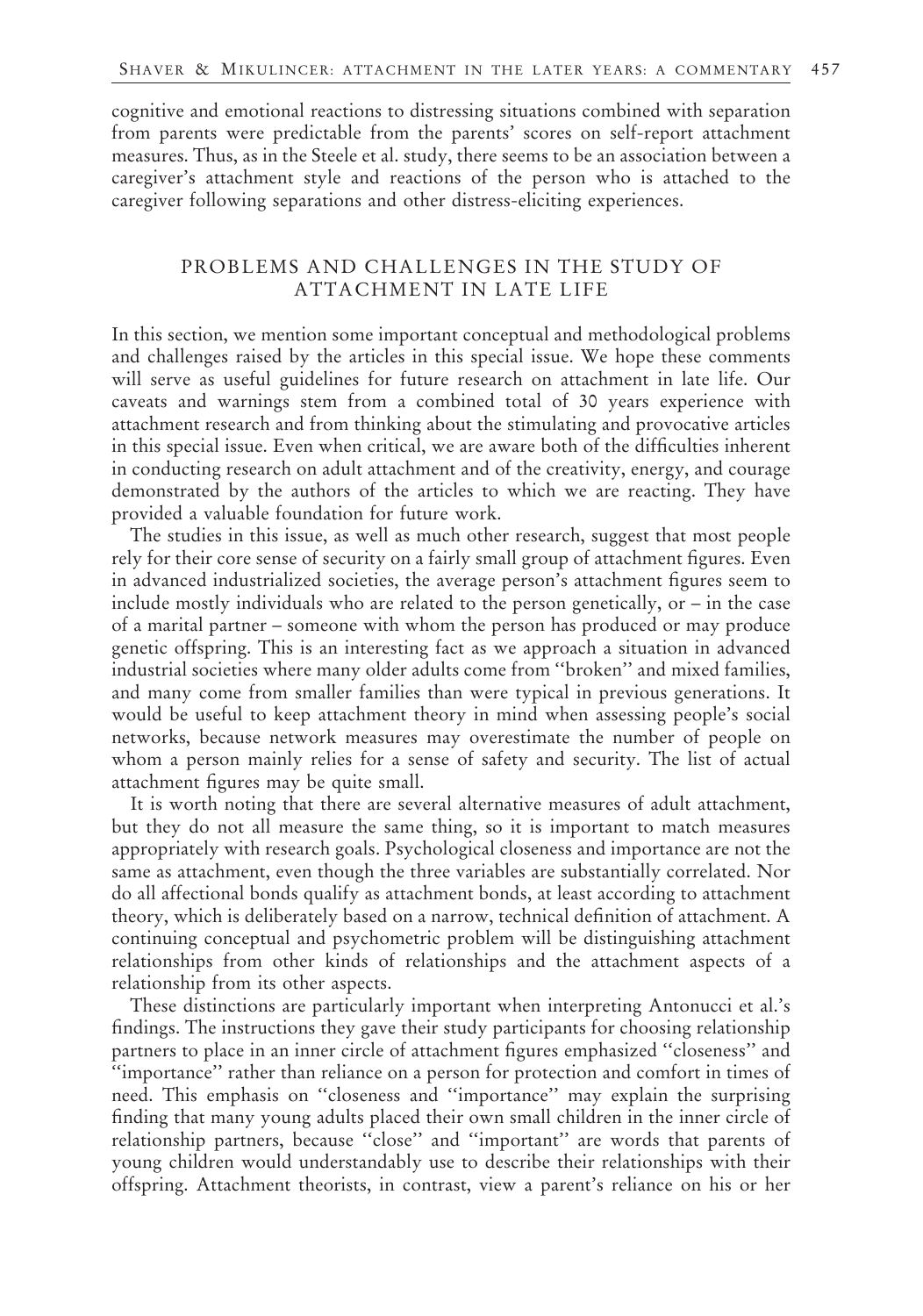young children for protection and support as a dangerous form of role reversal that robs a child of the security that should be provided by a parental secure base.

In some of our studies (e.g., Mikulincer, Gillath, & Shaver, 2002) we identified research participants' attachment figures using the WHOTO scale (Hazan & Zeifman, 1994). This measure asks a respondent to name the particular people on whom he or she relies for various forms of protection and support, and then to describe each such person's role in the respondent's life (e.g., mother, father, sibling, romantic partner, friend, teacher, therapist, God). We conducted several experiments in which we subliminally primed participants with threat words (e.g., failure, separation) and then determined indirectly (using reaction times in lexical decision and Stroop tasks) which names became automatically more available for mental processing when a person felt threatened. It turned out that the names of attachment figures (identified with the WHOTO questionnaire) became more available in response to threat words, but not in response to neutral words, and this did not happen for the names of close relationship partners not mentioned in the WHOTO. Thus, both theoretically and empirically, attachment figures are not just close, important relationship partners. They are special individuals to whom a person turns when protection and support are needed.

When we move, as researchers, from the realm of living attachment figures to the realms of deceased attachment figures and religious personages, it is important to keep in mind that not all attachments, whether with living attachment figures or with mentally represented ones, are secure. This is important for interpreting Cicirelli's findings. In his unidimensional measure of attachment to God, Cicirelli specifically assessed whether a person has God in his or her hierarchy of attachment figures. One can answer yes to this question without necessarily implying that the attachment to God is secure. Moreover, a person who does not usually rely on God as an attachment figure may suddenly do so if his or her level of anxiety (including death anxiety) becomes sufficiently high, as indicated by Kirkpatrick's (1999) summary of evidence that ''there are no atheists in foxholes,'' unless the atheists have alternative attachment figures to call upon. Dying soldiers reportedly call out for ''Mommy,'' a lover, a spouse, or God. If this foxhole phenomenon is interpreted in terms of death anxiety, it fits well with Cicirelli's findings.

In fact, without distinguishing between strength or degree of attachment and quality of attachment (designated with terms like secure, anxious, or avoidant), one can alternatively interpret Cicirelli's measure of attachment to God, as he did, or as an unintended measure of *anxious* attachment. Notice, for example, that scores on Cicirelli's attachment to God measure correlate significantly with fear of death, which seems odd if God really provides security for Cicirelli's high scorers, but is compatible with previous research (e.g., Mikulincer, Florian, & Tolmacz, 1990) if anxiously attached people score high on attachment to God as Cicirelli measures it. The idea that attachment anxiety is related to higher scores on Cicirelli's measure is also compatible with his finding that higher scores are associated with loss of human attachment figures to death. Finally, the fact that fundamentalists, evangelicals, and charismatics (Type II Protestants) score higher on Cicirelli's measure is compatible with Kirkpatrick and Shaver's (1990, 1992) discovery that attachment anxiety is associated with highly expressive religious behavior such as rhythmic singing and dancing, fainting, and ''speaking in tongues'' (i.e., being overwhelmed by the Holy Spirit). The correlations between Cicirelli's measure and social status (SES, minority group membership) may also be due to insecurities of various kinds, perhaps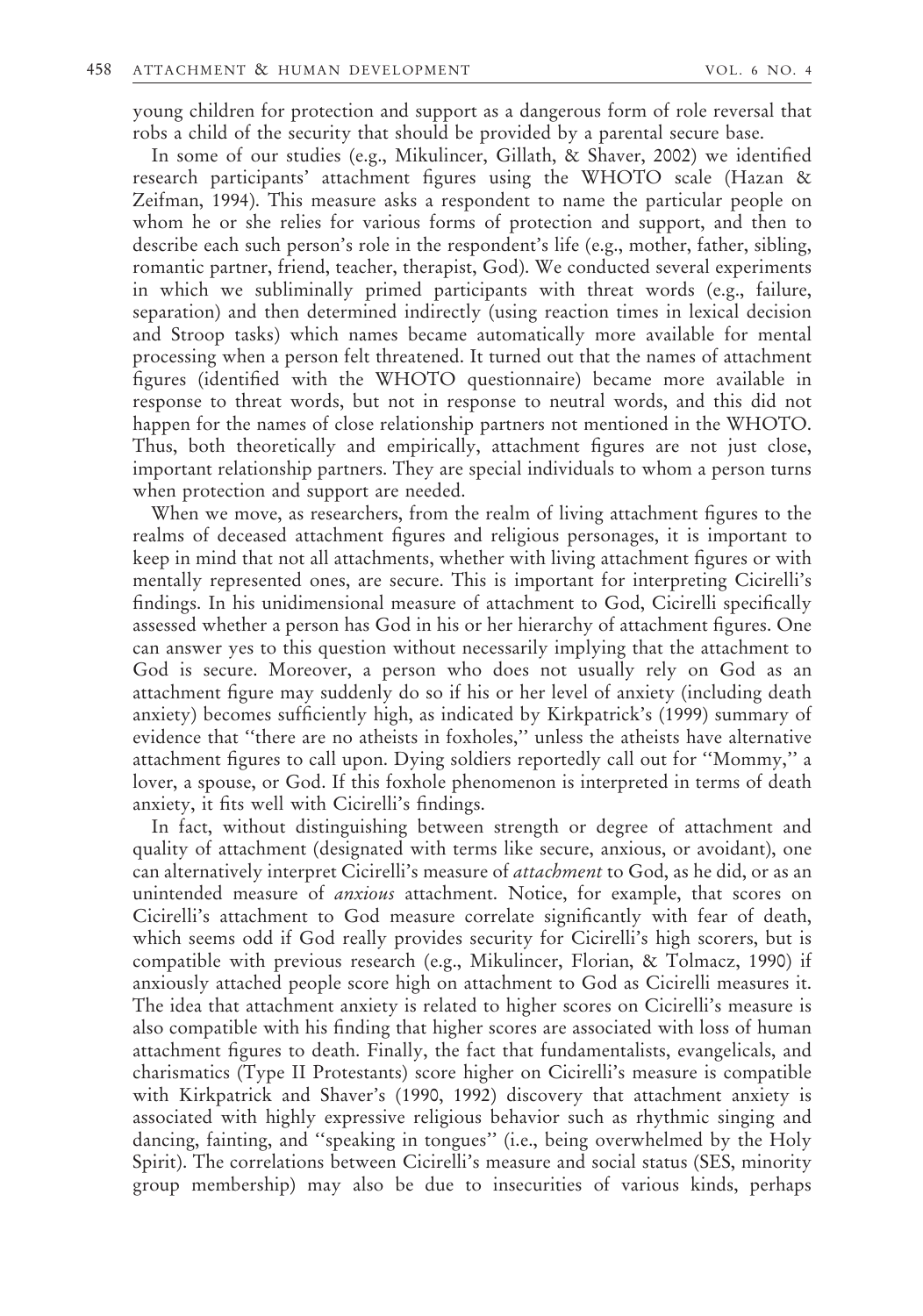including attachment insecurity but also stressful life events and threatening medical conditions. Thus, in addition to measuring attachment, or strength of attachment, in future studies, it would be useful to measure security of attachment and the various forms of insecurity.

Further research should also address the nature and functions of attachment to deceased individuals (perceived to be still alive as spirits) and religious figures. Is it possible for an otherwise insecure person to be functionally secure by virtue of imagined relationships with non-physical beings? Is it possible for an otherwise secure person to be functionally insecure as a consequence of imagining that a deceased parent or spouse, or an angry God, is unhappy with the person? Can someone incorporate features of an attachment figure, either a real person or a religious figure such as the Buddha or Jesus, into the self and thereby benefit from that person's or figure's strengths and virtues? We suspect that the answer to all of these questions is yes, but they have not received much empirical attention from attachment researchers.

The findings reported in this special issue indicate that adults, on average, seem to become less anxiously attached with age, at least as measured by self-report attachment scales. This could be because many people who were relatively anxious in adolescence and early adulthood find one or more security-enhancing attachment figures somewhere along the path through adulthood, or become mature in ways that allow for healthy recasting of attachment working models. But the reduction in anxiety may also have a physiological explanation; people may become less emotionally or autonomically reactive with age. Whatever the correct explanation proves to be, researchers should not decide prematurely that older adults are more dismissingly avoidant than younger adults. This may seem to be the case only because, as adults become less anxious on average, the ones who were fearfully avoidant become less fearful without becoming less avoidant. At the same time, many preoccupied people may become more secure by lowering their attachment anxiety scores while retaining low scores on the avoidance dimension (cf. Mickelson, Kessler, & Shaver, 1997). Aside from this issue, we need to be careful when using attachment scales designed originally to measure young adults' styles of romantic attachment to measure generic attachment patterns in late life. Older adults may appear to be more dismissingly avoidant because the romantically tinged answer alternatives in the measure seem inappropriate to them.

When thinking about attachment anxiety (at any age), we should keep in mind that measures of this construct correlate substantially with more general measures of anxiety, negative affectivity, and neuroticism. This variable has always pervaded, and frequently haunted, the personality assessment field and is among the ''big five'' factors repeatedly found in broad studies of personality (John & Srivastava, 1999). When measures of attachment anxiety or security prove to be correlated with some other variable, or when a construct like trait anxiety or trait anger correlates with remembered emotion socialization by parents, we should check to see whether general neuroticism underlies or explains the association. Fortunately, in recent studies of adult attachment, controlling for neuroticism or general anxiety has not eliminated theoretically important findings supporting attachment theory (Shaver & Mikulincer, 2004). Still, it is important to keep checking.

We should also keep in mind that the attachment system is not the only behavioral system discussed by Bowlby. He wrote about the fear, exploration, affiliation, caregiving, and sexual systems as well, and all of these can affect a person's emotion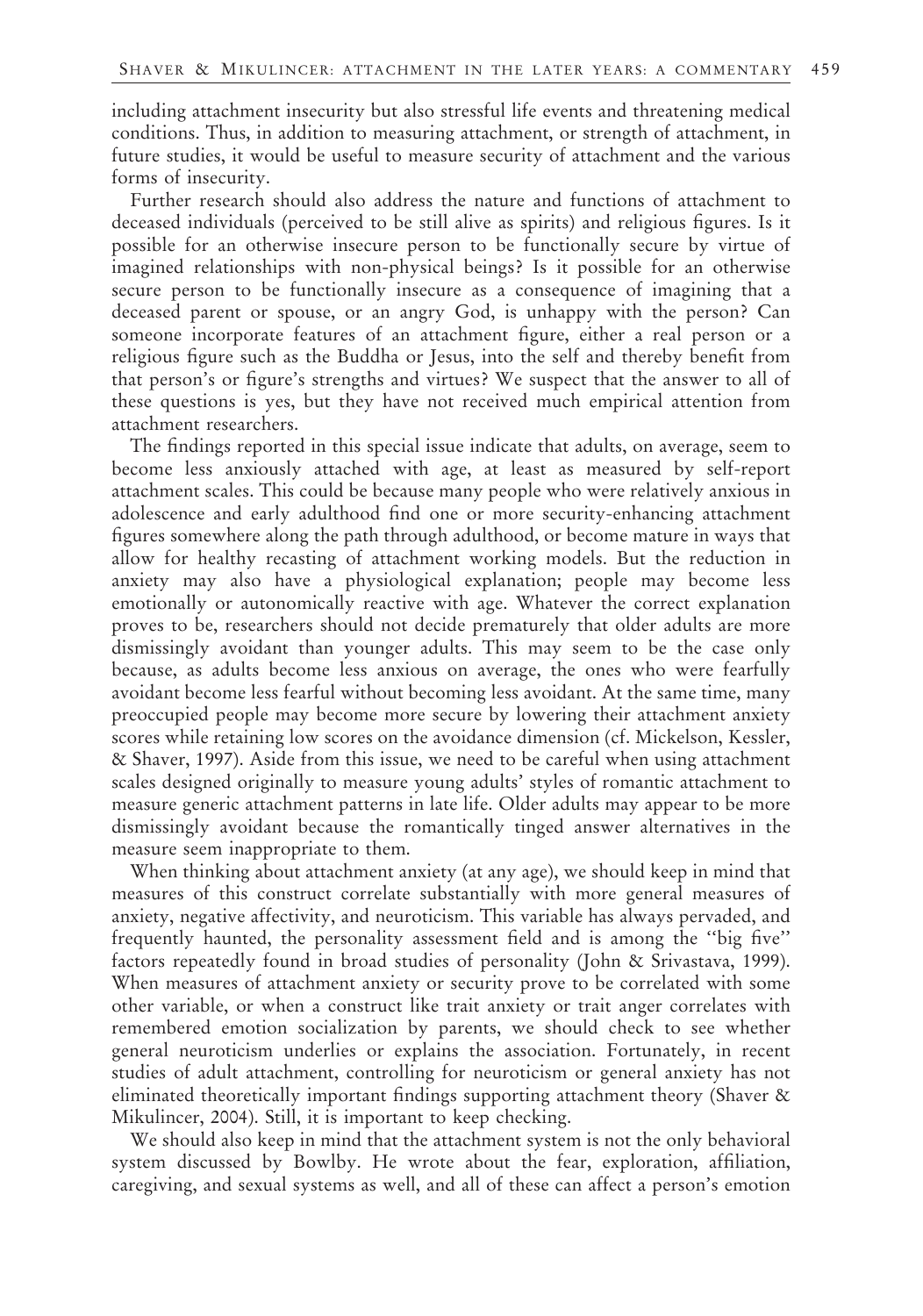regulation and well-being. These ideas fit well with Magai et al.'s conclusion that the effects on adult emotion traits of childhood experiences with parents are not completely mediated by adult attachment orientation. In general, the body of research on attachment has been overly focused on attachment and oblivious to the other behavioral systems. This situation is changing as researchers create measures for the other behavioral systems, but until we have a broader picture of those systems, it makes sense not to place too much emphasis or burden on the single concept of attachment.

With these considerations in mind, we want to say a few words about Tomkins' (1962, 1963, 1991) theory as an alternative to attachment theory. Magai et al. contend that ''attachment theory has tended to treat emotion socialization phenomena and, implicitly, their adult emotion outcomes, as exclusively relational'' (p.394). This is misleading for two reasons. First, attachment theory focuses on several behavioral systems in addition to attachment, and some of them, such as exploration, are not very relational at all. Thus, the theory acknowledges that a person's emotional development may be affected by many experiences other than social interactions with attachment figures. Second, the theory includes the important idea, common in psychoanalytic theories, that affect-regulation processes originating in childhood, including those stemming from childhood interactions with attachment figures, may be internalized and integrated with other intrapsychic processes, such that their original relational context no longer dominates their use in all settings. We (Mikulincer & Shaver, 2004) have shown, for example, that secure people are likely to have internalized both self-soothing processes and some of their attachment figures' personal qualities, which they then use when encountering the frustration of failing repeatedly on a non-social laboratory task. This is just one example of ways in which attachment-related experiences – not only with parents but with subsequent attachment figures as well – may affect a person in ways that interact with a variety of contextual and internal factors to influence emotion-regulation processes outside relational contexts.

We are not arguing against Tomkins' theory of emotional development, which seems (based on Magai et al.'s account) to focus mainly on direct learning (i.e., reinforcement of particular ways of expressing and regulating emotions), explicit and implicit imitation and modeling, and adoption of a parental ideology about emotions, emotional expression, and emotion regulation. The learning processes emphasized in Tomkins' theory are quite compatible with attachment theory. In comparing the two theories, we should be careful to delineate the qualities of temperament and early experience that affect later emotional activation, regulation, and expression, and the ways in which these experiences become crystallized in expectations, concerns, mental strategies, and behavioral patterns. Since there is considerable overlap between Tomkins' ideas and those of Bowlby (not surprisingly, since both were affected by the learning, cognitive, and psychodynamic theories of their era), a goal of future theory and research should be to eliminate unnecessary redundancies between the theories and construct the most parsimonious and empirically accurate integrative theoretical model. Magai et al.'s study provides interesting ideas and data relevant to this task.

Another important matter for further research is the need for longitudinal studies. In this special issue, the study by Zhang and Labouvie-Vief provides a good example. Attachment theory is a developmental theory; it deals with stability and change in social and emotional behavior across the lifespan. It is important, therefore, to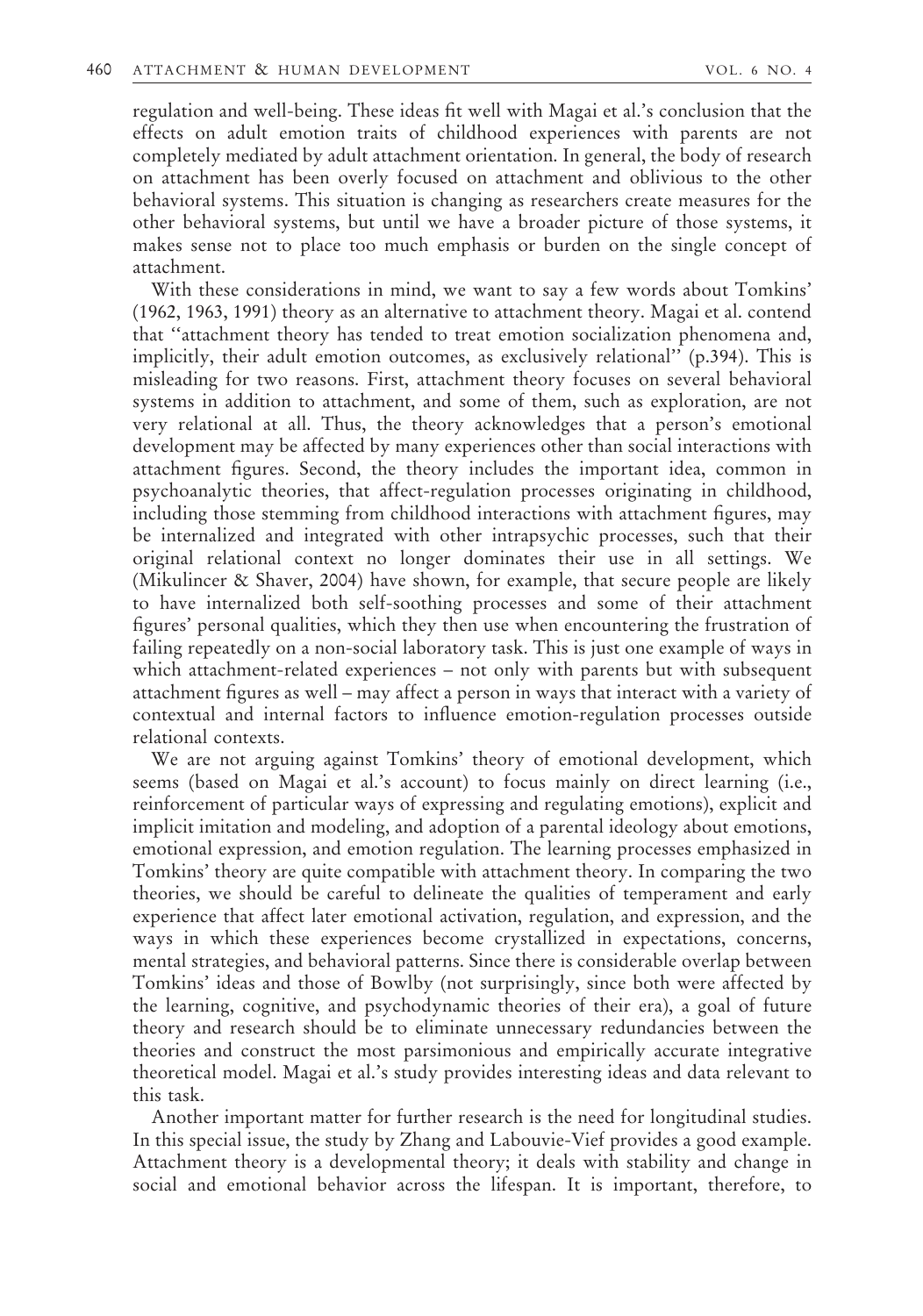conduct longitudinal studies of attachment phenomena and attempt to squeeze all possible causal information out of them. In conducting such studies, one confronts the problem of measuring the appropriate variables and then studying the direction(s) of causality among them over time. We desperately need both good longitudinal studies and more experimental studies, because they are our only hope of disentangling the causal connections inferred initially from cross-sectional studies. Our impression of Zhang and Labouvie-Vief's study is that it offers very rich opportunities to explore causality, but as reported here many of the possible data analyses remain to be revealed, so we look forward eagerly to additional reports of their findings.

Another important challenge for future research is the issue of role reversal, a process in which older adults with grown children rely on their children to serve some or all of the standard functions of attachment figures. We suspect that, just as insecure attachment relationships create problems for both children and parental attachment figures early in life, insecure relationships between older adults and their grown children, now serving as attachment figures, also create serious (and theoretically interesting) problems for both relationship partners (see Cicirelli, 1993, 1995, and Steele et al., this issue, for examples). We would expect to see continuing conflicts related to feelings of insufficient care, anger at past treatment, attempts to coerce and control care, and so on. On the other hand, the role-reversal process may create an opportunity to heal old wounds and reconstruct a relationship on more secure terms. This may be a point at which informed clinical intervention could increase the likelihood of positive outcomes.

The study of role reversal in late life highlights the intricate interplay of the attachment and caregiving systems. This has been a problem for research on romantic and marital relationships, where both partners sometimes play the role of ''stronger and wiser'' caregiver and sometimes play the role of weaker and needier care recipient. The difficulty is compounded when middle-aged adults become ''stronger and wiser'' than their aging and declining parents, because it is difficult for researchers to tell how attachment and caregiving systems operate in such role-reversed situations. This complexity creates problems of interpretation in Steele et al.'s study. The study differs from other AAI research in that previous studies examined the association between mothers' AAI classifications and their children's classifications in Ainsworth's strange situation. In those studies, a mother's AAI classification was based on her recollections of early attachment-related experiences with her own mother and father (or alternative attachment figures) and not very much on her accounts of the relationship with her own dependent child. In contrast, in the Steele et al. study, AAI interviewees talked at length about their relationship with their dependent mother who was suffering from dementia. Thus, the assessment procedure may have confounded attachment and caregiving (assuming that mental representations related to these two behavioral systems are distinct). In addition, the reunion episode occurred after both a separation and discussion by both women about their family histories, which probably activated declarative and procedural memories related to both attachment and caregiving. In fact, in the reunion situation studied by Steele et al., it isn't really clear who is occupying which role and to what degree. While quite acceptable in such a pioneering study, it raises some difficult questions for future research.

It might be interesting to measure not only the daughter's representations (in the AAI) of her mother as a caregiver and the mother's reaction to separation and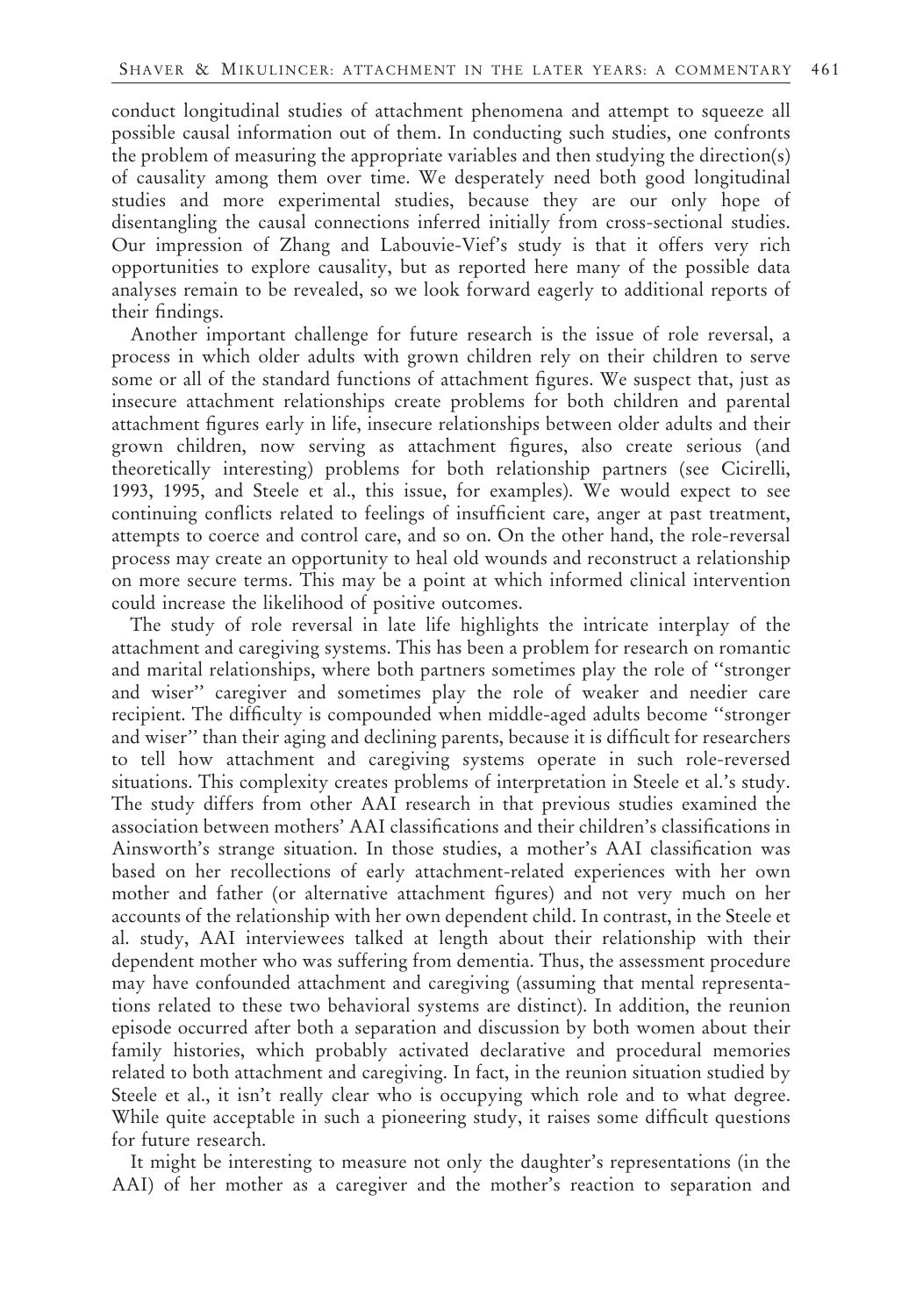reunion, as was done by Steele et al., but also the daughter's representation of herself as a caregiver and her reactions to the reunion with her mother. If it were possible to administer anything like the same kinds of measures to the mother (which would presumably be more difficult the more advanced her dementia was), it would be interesting to see how the mother represented herself as a caregiver and attachment figure for her daughter, and perhaps also her own memories of her relationships with her parents (the usual focus of the AAI). In this way, we might gain a more complete picture of the complex matrix, both inter- and intrapersonal, of caregiving and attachment when both parties are adults. Admittedly, it is difficult to specify how mental representations of a new, role-reversed relationship should interact with decades-old representations of a relationship that no longer obtains.

This is just one example of how overly simplified the notion of ''adult attachment style'' is. Both Bowlby's writings and recent research indicate that attachment-related behavior is rooted in complex, multiple, conflicting mental representations, and at the same time is substantially affected by contextual forces. Thus, although it is necessary to simplify in order to make progress in studying any complex psychological phenomenon, it is wise not to reduce everything to a single construct or to one measure of a single construct. In our work, we always try to keep in mind that there is, on the one hand, complex everyday reality as we experience it subjectively and encounter it in the behavior of other people. And, on the other hand, there is psychological theory, with its associated hypothetical constructs, and an everevolving toolbox of psychological measures. The trick is to discover and document something important and valid about real life, thereby nudging psychological science forward, without mistaking our tentative, overly simplified picture for everything that is actually there.

Further study of attachment issues in late life, along the lines pioneered in the articles in this special issue, will greatly enrich our understanding of attachment, aging, close relationships, mental representations of relationships, and their role in emotion regulation and mental health. The authors of the articles deserve thanks and congratulations for opening doors to a whole new world of phenomena needing exploration.

#### REFERENCES

- Ainsworth, M. D. S. (1991). Attachment and other affectional bonds across the life cycle. In C. M. Parkes, J. Stevenson-Hinde, & P. Marris (Eds), Attachment across the life cycle (pp. 33 – 51). New York: Routledge.
- Ainsworth, M. D. S., Blehar, M. C., Waters, E., & Wall, S. (1978). Patterns of attachment: Assessed in the strange situation and at home. Hillsdale, NJ: Erlbaum.
- Baldwin, M. W., Keelan, J. P. R., Fehr, B., Enns, V., & Koh Rangarajoo, E. (1996). Socialcognitive conceptualization of attachment working models: Availability and accessibility effects. Journal of Personality and Social Psychology, 71, 94 – 109.
- Bowlby, J. (1969/1982). Attachment and loss: Vol. 1. Attachment (2<sup>nd</sup> ed.). New York: Basic Books. (Orig. ed. pub. 1969; slightly revised 2nd ed. pub. 1982)
- Carpenter, E. M., & Kirkpatrick, L. A. (1996). Attachment style and presence of a romantic partner as moderators of psychophysiological responses to a stressful laboratory situation. Personal Relationships, 3, 351 – 367.
- Carstensen, L. L. (1992). Social and emotional patterns in adulthood: Support for socioemotional selectivity theory. Psychology and Aging, 7, 331 – 338.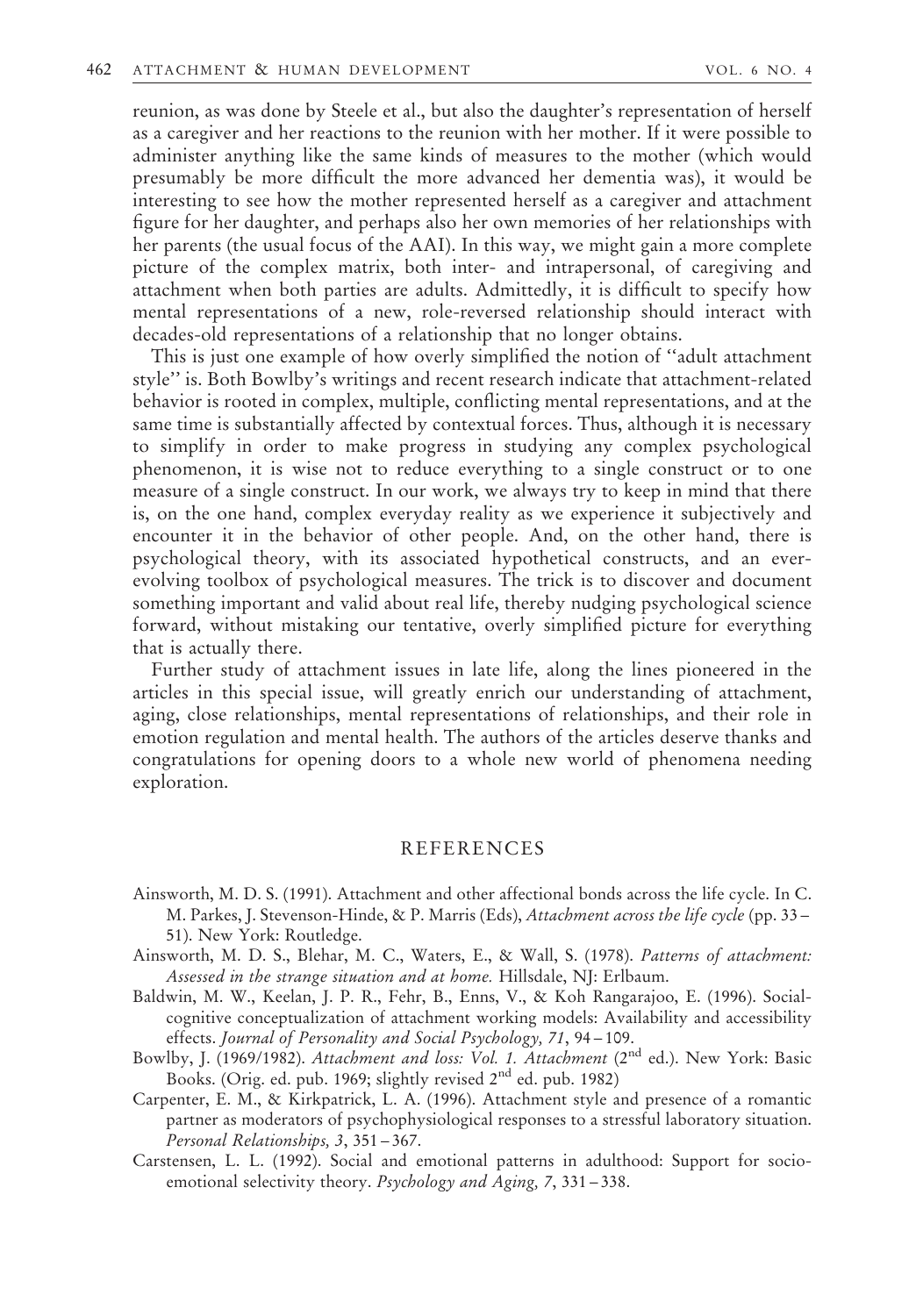- Cicirelli, V. G. (1993). Attachment and obligation as daughters' motives for caregiving behavior and subsequent effect on subjective burden. Psychology and Aging, 8, 144–155.
- Cicirelli, V. G. (1995). A measure of caregiving daughters' attachment to elderly mothers. Journal of Family Psychology, 9, 89 – 94.
- Edelstein, R. S., Alexander, K. W., Shaver, P. R., Goodman, G. S., Schaaf, J. M., & Quas, J. A. (2004). Adult attachment style and parental responsiveness during a stressful event. Attachment and Human Development, 6, 31 – 52.
- Fraley, R. C., & Davis, K. E. (1997). Attachment formation and transfer in young adults' close friendships and romantic relationships. Personal Relationships, 4, 131 – 144.
- Fraley, R. C., & Shaver, P. R. (1999). Loss and bereavement: Attachment theory and recent controversies concerning grief work and the nature of detachment. In J. Cassidy & P. R. Shaver (Eds), Handbook of attachment: Theory, research, and clinical applications (pp. 735 – 759). New York: Guilford Press.
- Gillath, O., Shaver, P. R., & Mikulincer, M. (in press). An attachment-theoretical approach to compassion and altruism. In P. Gilbert (Ed.), Compassion: Conceptualizations, research, and use in psychotherapy. London: Brunner-Routledge.
- Goodman, G. S., Quas, J. A., Batterman-Faunce, J. M., Riddlesberger, M., & Kuhn, J. (1997). Children's reactions to and memory for a stressful experience: Influences of age, knowledge, anatomical dolls, and parental attachment. Applied Developmental Sciences,  $1, 54 - 75.$
- Hazan, C., & Shaver, P. R. (1987). Romantic love conceptualized as an attachment process. Journal of Personality and Social Psychology, 52, 511 – 524.
- Hazan, C., & Zeifman, D. (1994). Sex and the psychological tether. In K. Bartholomew & D. Perlman (Eds), Advances in personal relationships (Vol. 5. Attachment processes in adulthood, pp. 151 – 177). London: Jessica Kingsley.
- John, O. P., & Srivastava, S. (1999). The big five trait taxonomy: History, measurement, and theoretical perspectives. In L. A. Pervin & O. P. John (Eds), Handbook of personality: Theory and research (2<sup>nd</sup> ed., pp. 102-138). New York: Guilford Press.
- Kahn, R. L., & Antonucci, T. C. (1980). Convoys over the life course: Attachment, roles, and social support. In P. B. Baltes & O. Brim (Eds), Life-span development and behavior (Vol. 3). New York: Academic Press.
- Kirkpatrick, L. A. (1999). Attachment and religious representations and behavior. In J. Cassidy & P. R. Shaver (Eds), Handbook of attachment: Theory, research, and clinical applications (pp. 803 – 822). New York: Guilford Press.
- Kirkpatrick, L. A., & Shaver, P. R. (1990). Attachment theory and religion: Childhood attachments, religious beliefs, and conversion. Journal for the Scientific Study of Religion, 29, 315 – 334.
- Kirkpatrick, L. A., & Shaver, P. R. (1992). An attachment-theoretical approach to romantic love and religious belief. Personality and Social Psychology Bulletin, 18, 266 – 275.
- Klass, D., Silverman, P. R., & Nickman, S. L. (Eds). Continuing bonds: New understandings of grief. Washington, DC: Taylor & Francis.
- Medway, F. J., Davis, K. E., Cafferty, T. P., Chappell, K. D., et al. (1995). Journal of Social and Clinical Psychology, 14, 97 – 118.
- Mickelson, K. D., Kessler, R. C., & Shaver, P. R. (1997). Adult attachment in a nationally representative sample. Journal of Personality and Social Psychology, 73, 1092 – 1106.
- Mikulincer, M., Florian, V., & Tolmacz, R. (1990). Attachment styles and fear of personal death: A case study of affect regulation. Journal of Personality and Social Psychology, 58, 273 – 280.
- Mikulincer, M., Gillath, O., & Shaver, P. R. (2002). Activation of the attachment system in adulthood: Threat-related primes increase the accessibility of mental representations of attachment figures. Journal of Personality and Social Psychology, 83, 881 – 895.
- Mikulincer, M., & Shaver, P. R. (2001). Attachment theory and intergroup bias: Evidence that priming the secure base schema attenuates negative reactions to out-groups. Journal of Personality and Social Psychology, 81, 97 – 115.